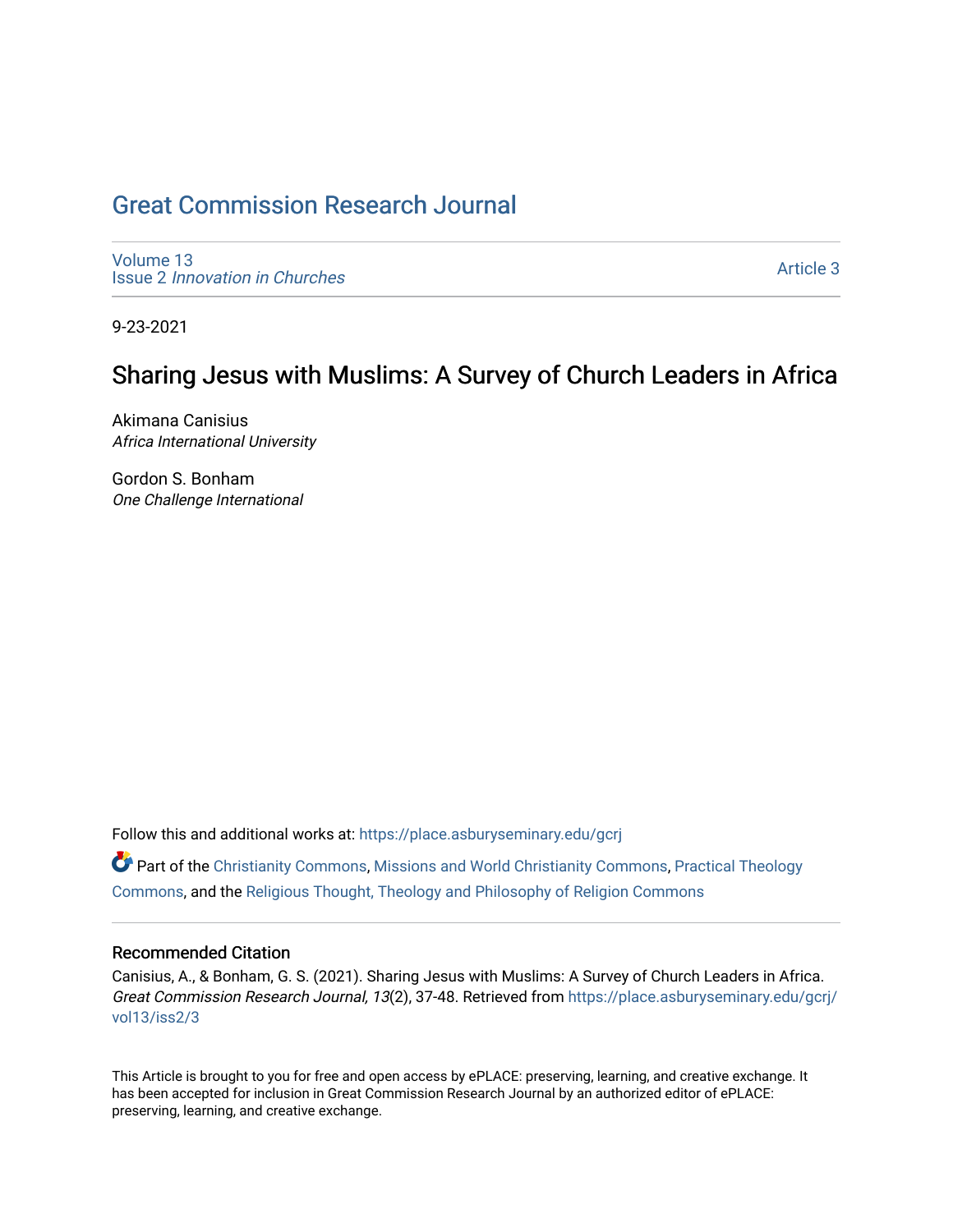*RESEARCH JOURNAL* 2021, Vol. 13(2) 37-48

# **Sharing Jesus with Muslims: A Survey of Church Leaders in Africa**

*Akimana Canisius* Africa International University *Gordon Scott Bonham* One Challenge International

## **Abstract**

*A web survey of 34 pastors and other church leaders in 2020 who had met during graduate studies at Africa International University (AIU) was conducted to understand what is being done in Muslim evangelism in their home churches, primarily in East Africa. They generally characterized Muslims positively, as being made in the image of God, and as needing salvation through Jesus. They identified what they considered to be key differences between Muslims and Christians. Half of their churches made general evangelistic efforts, but most of these made no specific attempt to share the gospel with Muslims. Sharing the gospel with Muslims presents different challenges than sharing the gospel with people of other faiths. Their church members need a deeper understanding of the basic doctrines of the Trinity and salvation through Christ, along with training and tools on how to present the gospel to Muslims in a way they can hear, understand, and accept.*

*He said to them, "Go into all the world and preach the gospel to every creature."*

*(Mark 16:15, NIV)*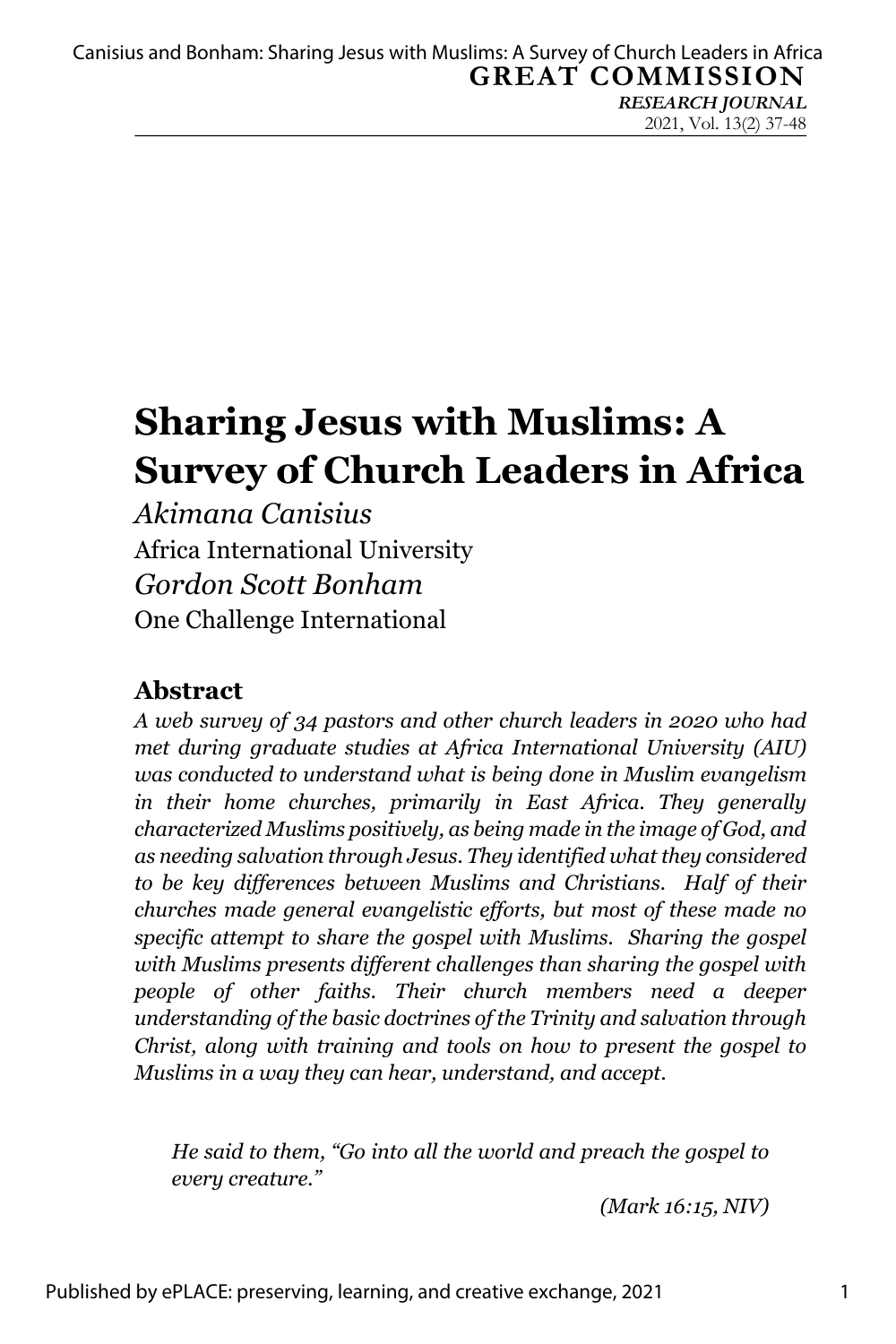The word of God - God the Father, God the Son, and God the Holy Spirit makes it clear that Christians are called to share the gospel with everyone. The Bible says: *"*Therefore go and make disciples of all nations, baptizing them in the name of the Father and of the Son and the Holy Spirit, and teaching them to obey everything I have commanded you. And surely, I am with you always, to the very end of the age." (Matthew 28:19-20 NIV). Sometimes African Christians may forget that this mandate given to them applies to Muslims also. They claim, perhaps by ignorance, perhaps by experience, that Muslims are hard to preach to. Instead of going to them, Christians may complain about how Muslim hate Christians.

The gospel has been, and is being, preached to many people in Africa. Many disciples are made but few disciples are made among Muslims in East Africa. Why? This was the central question for a group of students from the Center for Islamic Studies at the Africa International University (AIU) who traveled from Nairobi, Kenya, to the Babati District, Manyara Region, Tanzania in the Spring of 2018. One of the authors (Akimana Canisius) was part of this student group and wrote to the other author (Gordon Bonham) soon afterward:

*Muslims are very cooperative and love visitors. They welcome you to their houses, give you a seat, and listen to your message. It was amazing. Muslims are peaceful people and have a hunger for the gospel. In ten days, 30 Muslims gave their lives to Christ and others were calling us to stay another week. Only some challenges:*

*Churches there are very weak and have no program to reach Muslims. (We found Muslims 500 meters from the church, but never been visited by a single Christian.) People speak only the Kiswahili language. No English there. Pastors are not trained to win people, even non-Muslims. People (Christians also) are very poor and non-educated*.

The lack of evangelism among Muslims may be due to the lack of training available to pastors and church members. "How, then, can they call on the one they have not believed in? And how can they believe in the one of whom they have not heard? And how can they hear without someone preaching to them?" (Romans 10:14 NIV).

Rev. Canisius decided to study the situation more deeply and to write his master's thesis on his findings (Canisius, 2020). Often using a translator, he conducted personal interviews with fifty leaders, ten from each of five Free Pentecostal Churches of Tanzania (FPCT) in Babati. After completing his thesis, he extended his research to other churches in East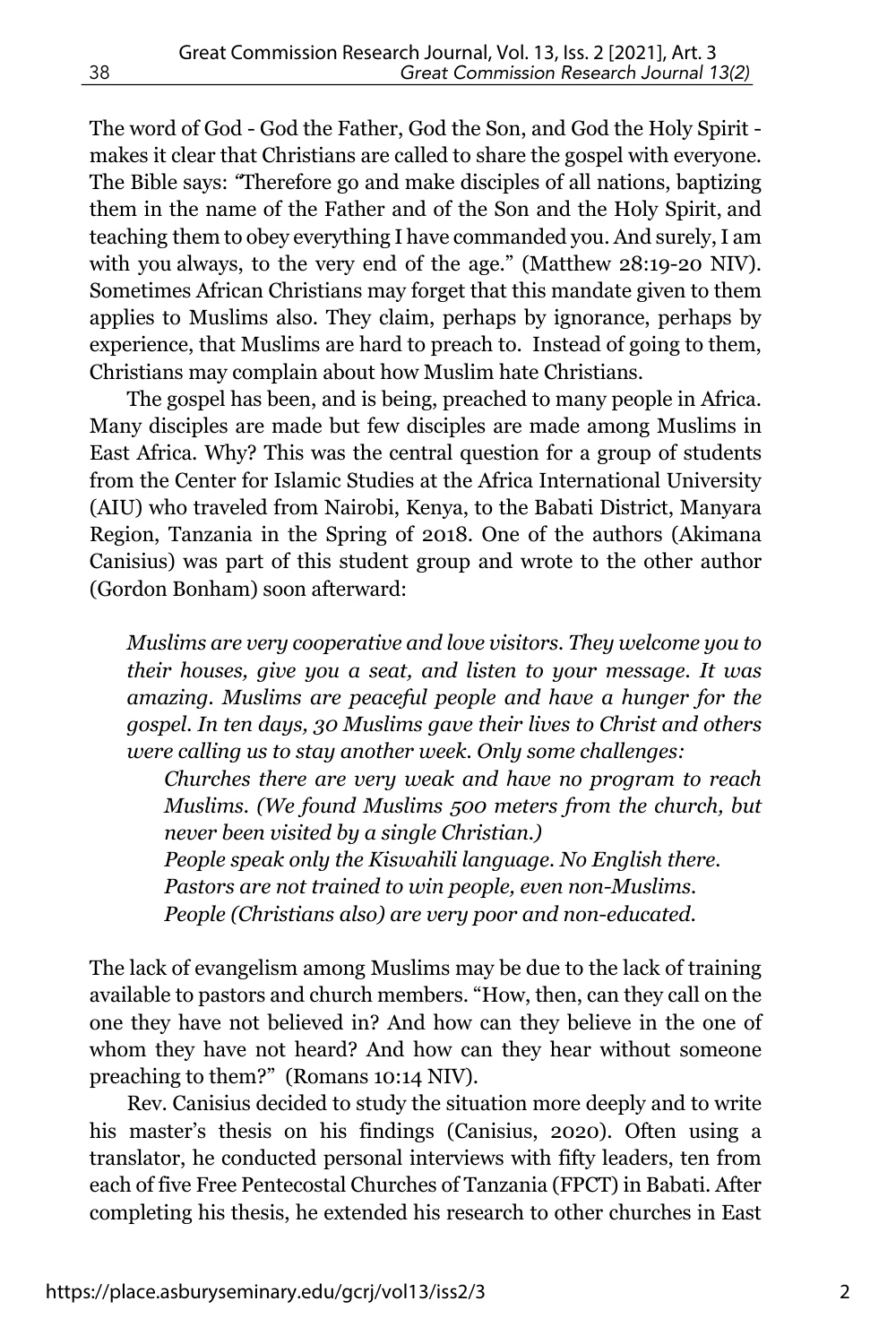Africa and across the world to have a clearer image of current practices concerning the evangelism of Muslims in African churches. Information from the pastors and other church leaders he knew during his studies at AIU, a melting-pot of students from more than thirty-four countries, could provide a broader image of what is being done in Muslim evangelism in their respective churches, most of which are in East Africa. Dr. Bonham had guided him on the interview design, sample procedure, and data analysis for his thesis. He suggested that using a web version of the original survey could be done even with the COVID-19 pandemic limiting interpersonal interviews. This paper presents findings from that web survey.

#### **Methods**

The web survey used Lime Survey software. Questions were in English, a language known to the 113 people invited to complete the survey. All except two of those invited to participate attended AIU. All were involved in ministry. Thirty-four of them (30%) responded to the survey between March 25 and April 10, 2020, with 28 providing useful information.

The home churches of 54% of the participants were in Kenya, 32% in other countries of East Africa (Burundi, Ethiopia, Rwanda, Tanzania, Uganda, and Zambia) and 14% in other countries (Canada, India, Ukraine, and the United States). Over half (57%) of their churches were in the major city of their country; 50% were pastors, 36% were other church leaders and members, and 14% had ministries not associated with a specific church (evangelist, missionary, or ministry coordinator). Most (79%) of the respondents were men, half (50%) were younger than 35 years of age, and 64% had been in their churches for more than ten years. Those from outside Africa were older and likely to be in ministries not associated with a specific church. Those with home churches in East Africa apart from Kenya tended to be from smaller places than those from Kenya or outside Africa and to have been in their home churches for longer periods.

#### **Results**

#### **Attitudes toward Muslims**

When asked what they thought about Muslims living in their communities, respondents gave answers that were classified into one or two of five underlying themes (Table 1).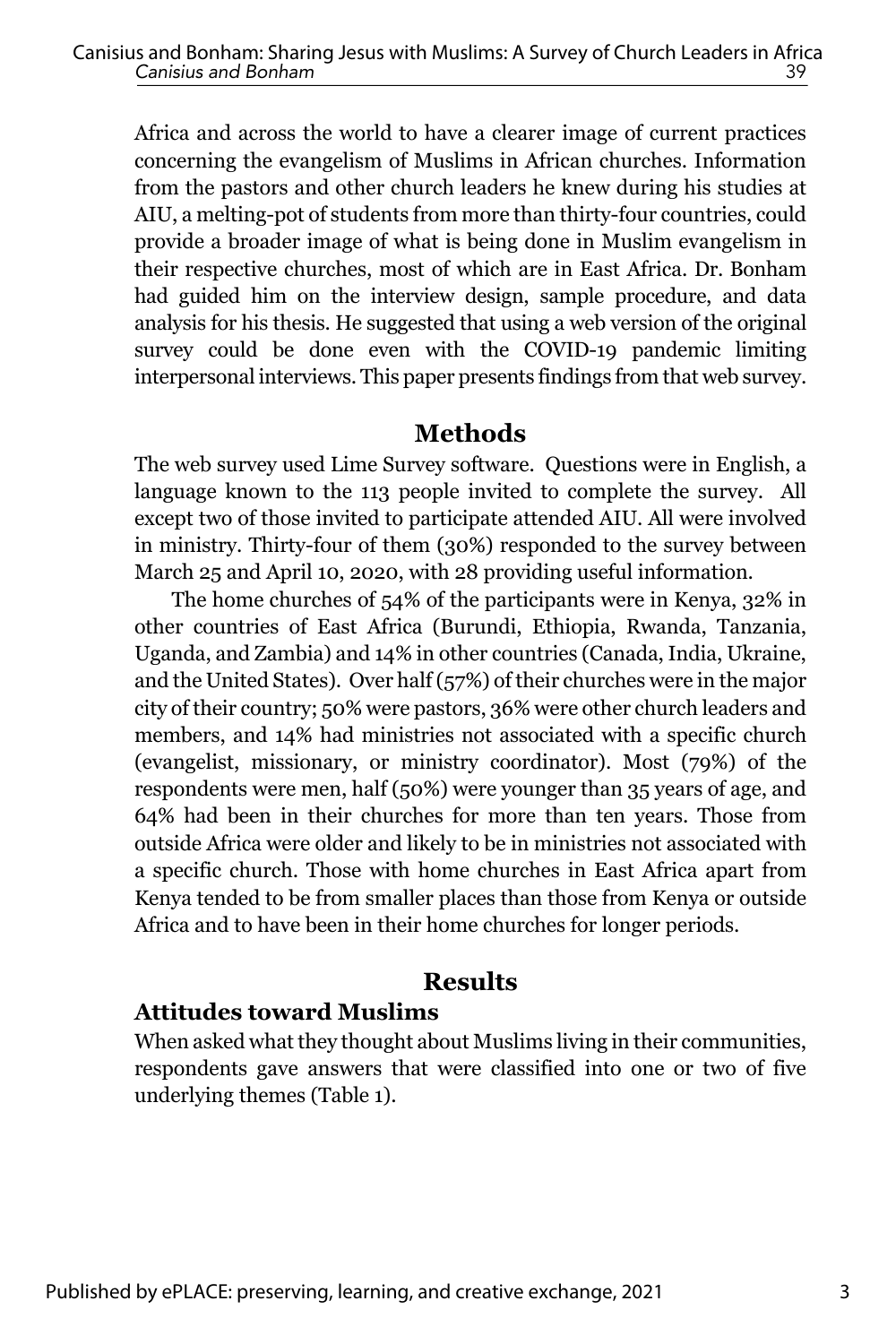| Theme                      | <b>Examples</b>                          | <b>Frequency</b> |
|----------------------------|------------------------------------------|------------------|
| Muslims' need of salvation | "wrong faith"<br>"how to reach them"     | 15               |
| Positive characteristics   | "good"<br>"friendly"<br>"strong beliefs" | 12               |
| Muslim's humanity          | "image of God"<br>"brothers and sisters" | 9                |
| Neutral characteristics    | "size"<br>"part of the community"        | 6                |
| Negative characteristics   | "enemies"<br>"religious conflict"        | 4                |

#### **Table 1:** *Participants' Descriptions of Muslims*

The respondents were apparently thinking about Muslim's needs, characteristics, and humanity. None of them mentioned personal involvement with them nor the role of the Holy Spirit in engaging Muslims for Christ, indicating that Spirit-led interactions with Muslims were not salient in their thinking.

It appears that personal, regular interaction with Muslims influenced the participants' responses. Most of the respondents from villages and rural areas (80%) and small cities (57%) mentioned positive characteristics of Muslims, such as being friendly and good people who faithfully followed their religious beliefs, whereas only 19% of those whose churches are in the major city of the country did so. Conversely, those whose churches are in the major city are most likely (63%) to mention Muslims' need for salvation, compared to those from smaller cities (14%) and villages or rural areas (20%). Perhaps associated with personal relationships, women are more likely (67%) to mention positive characteristics of Muslims than men (27%). Most (59%) men mentioned Muslims' need for salvation in their responses, but none of the six women did. Half (50%) of the pastors and 16% of the non-pastoral church members said Muslims need salvation.

Respondents most often described the difference between Christians and Muslims in terms of their beliefs about the nature of God and Allah (14 respondents) and of Jesus and Mohamad (14 respondents). Often,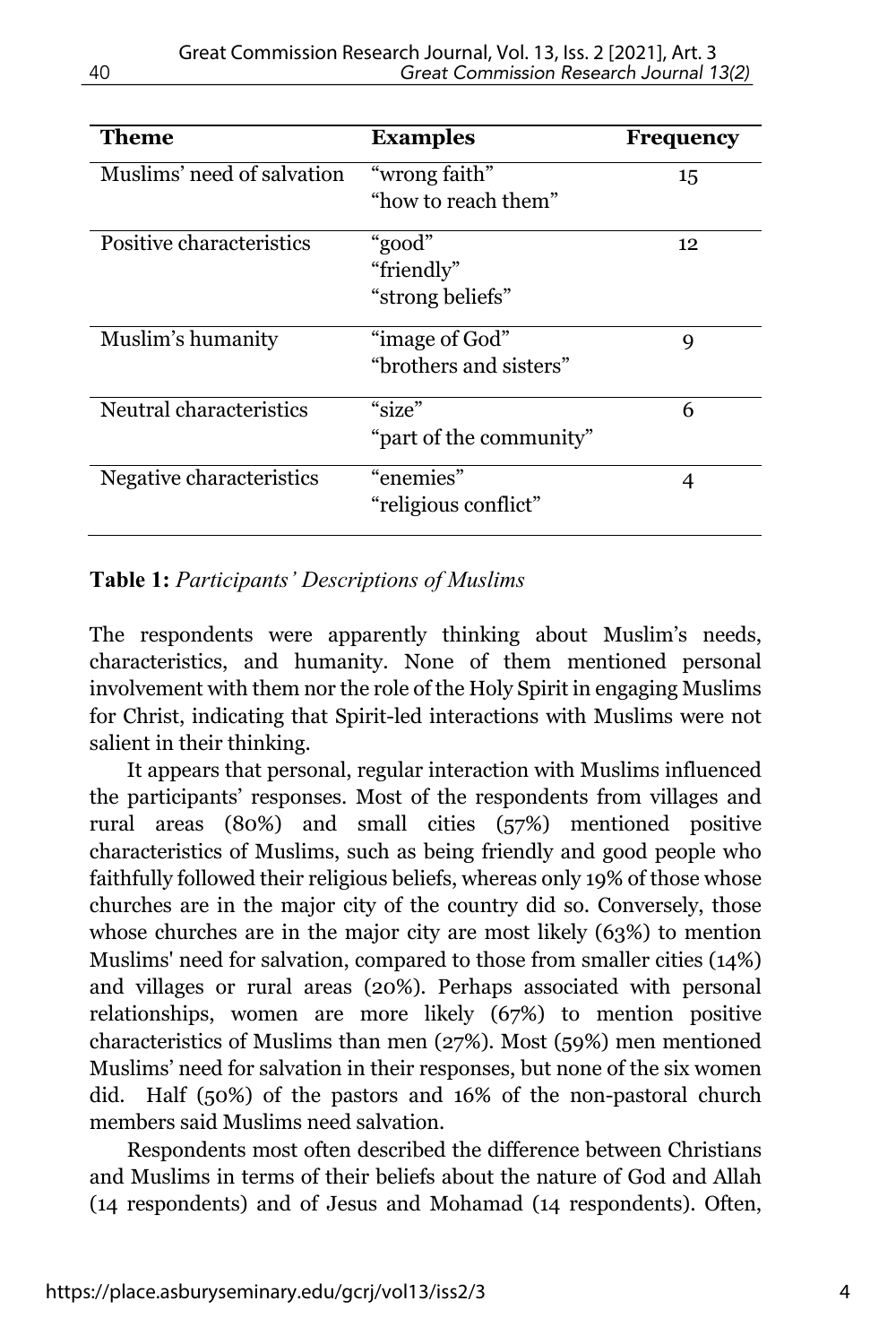these two went together. The good news about the Christian life and its benefits contrasted to the Muslim life (e.g., *true life and freedom, relationship with Jesus, assurance of eternal life*) was mentioned by nine respondents, frequently after they mentioned the nature of God or Jesus. Five respondents mentioned differences in beliefs without describing what the differences were. The remaining five respondents indicated that Muslims generally had a better lifestyle, better behavior, and a greater devotion to their religion than Christians.

#### **Evangelism of Muslims**

**Evangelism Promoted by the Church***.* Although Christians may be trained in various forms of evangelism, what they practice may be quite different. Even if they are trained to share the gospel with Muslims, some may still simply reject the possibility that any Muslim would respond positively to the gospel.

This is in marked contrast to Jesus' attitude when he said that the harvest is plentiful, but the harvesters are few (Matt. 9:37). If Christians understand that Muslims do not know the gospel, it is their responsibility to explain it to them, to be a living witness of Jesus Christ and to fulfill the Great Commission.

Only five of the 34 respondents said their churches reach out specifically to the Muslim community: two through radio and TV broadcasts, two with specific ministries to Muslims, and one with specific training on Muslim evangelism. Four of these churches are the home churches of respondents under 35 and are in the major city of their country.

Ten respondents, however, were unaware of any effort in their church to share the gospel with Muslims. The remaining 19 respondents noted that their church encouraged interaction with Muslims through regular church activities which do not specifically target Muslims. These include door-to-door outreach, developing relationships with Muslims, praying and passing out tracts at events, and service ministries such as visiting patients in hospitals and aiding refugees.

**Personal Evangelism.** When asked about their personal involvement in Muslim evangelism, 12 respondents said they are personally involved in sharing Jesus with Muslims through a specific ministry or their work. At the other extreme, nine respondents said they are not involved in sharing the gospel. The remaining 12 indicated a desire to share the gospel with Muslims in the future and were more likely to share the gospel through personal relationships (7) than through specific program of evangelism (5). There was no clear relationship between the respondents' involvement in sharing Jesus with Muslims and whether their churches reached out to Muslims.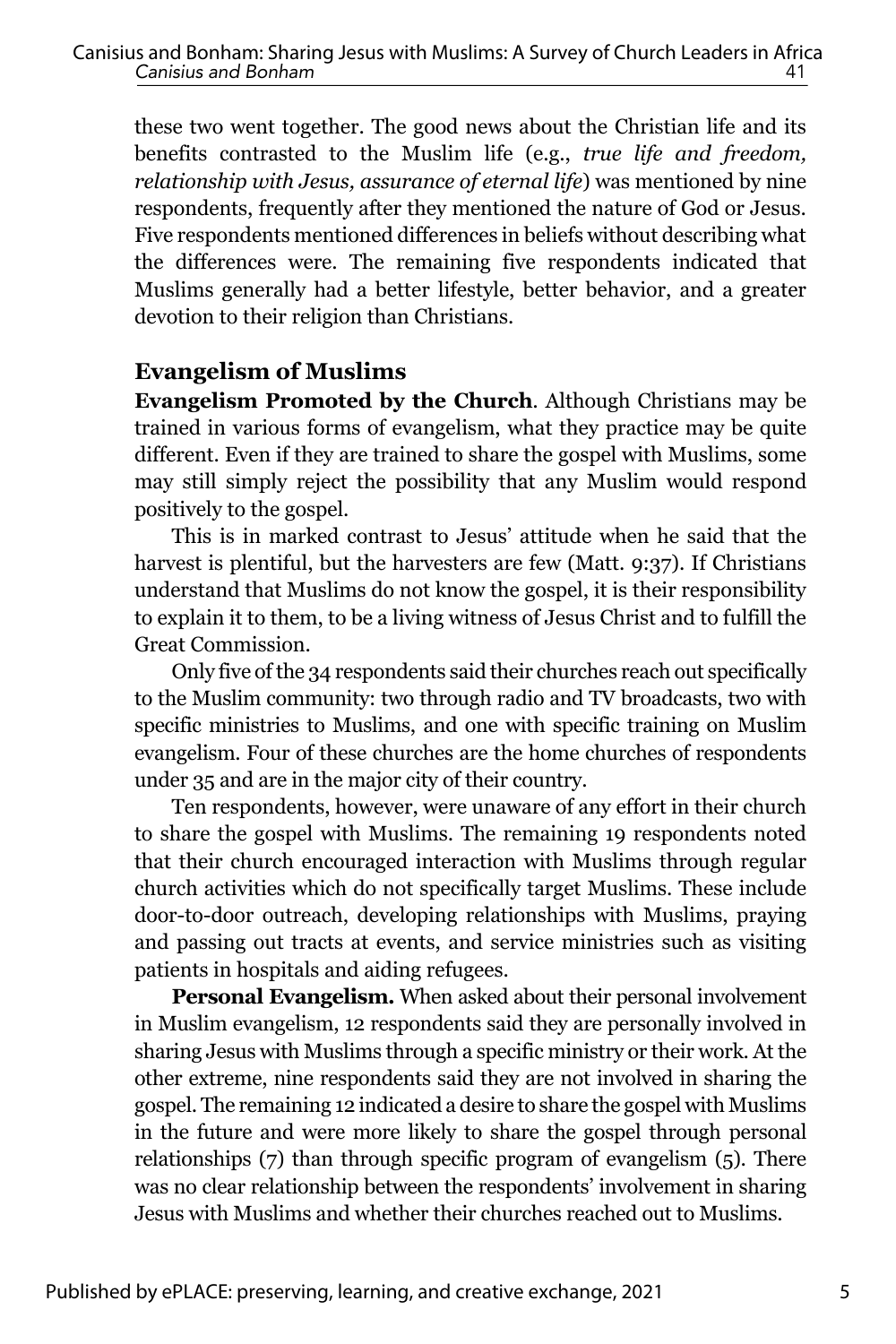When asked how sharing Jesus with Muslims challenged them, respondents were challenged by Muslims' response to their evangelistic efforts and by finding an appropriate approach to the share the gospel with them. Some of the themes are found in Table 2.

| Theme           | <b>Examples</b>                        | <b>Frequency</b> |
|-----------------|----------------------------------------|------------------|
| Doctrine and    | "Which God is more powerful?"          | 7                |
| beliefs         | "They like disputes."                  |                  |
|                 | "They don't accept Jesus as the Son    |                  |
|                 | of God."                               |                  |
| Fear            | "They run away."                       | 5                |
|                 | "Fear of their family if they convert" |                  |
|                 | "Think Christians are their enemies"   |                  |
| Threats         | "Killing and closing the church"       | $\overline{2}$   |
|                 | "Taken to jail and court"              |                  |
| Knowledge       | "Understand their worldview"           | 11               |
|                 | "What I believe"                       |                  |
| <b>Strategy</b> | "Only tell them about Jesus and wait   | 11               |
|                 | for Jesus to show himself."            |                  |

#### **Table 2:** *Challenges Faced when Sharing the Gospel with Muslims*

**Hindrances to Muslim Evangelism.** A question about what hinders a Muslim from following Jesus and a question about the factors that cause these hindrances identified both hindrances on the side of the Muslims and hindrances on the side of Christians. The primary hindrances for Muslims are the beliefs they have been taught from childhood, mentioned 11 times. Six respondents mentioned the importance of family relationships and that following Jesus would hurt the relationships. Six also mentioned the very real danger of persecution by the community or the state that could lead to imprisonment and death. Other hindrances mentioned include Muslim pride and a lack of knowledge about Christianity. Specific Christian theology that is contrary to Muslim beliefs was mentioned by 10 respondents, primarily the theology of the Trinity that identifies Jesus as part of the Godhead, and the doctrine of salvation through Jesus alone. The resurrection, the authority of the Bible, and its truthfulness were also among the theological hindrances.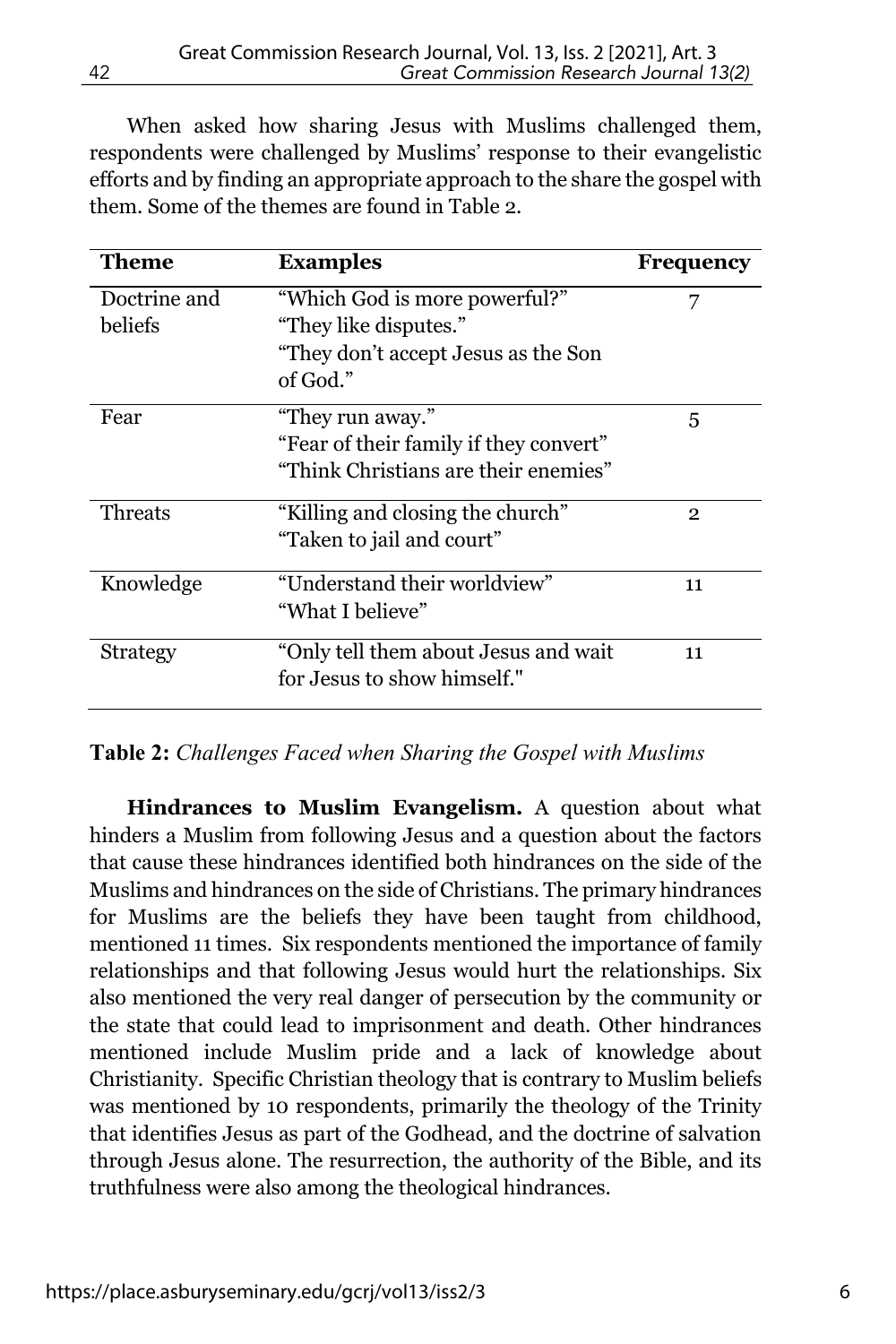Respondents also mentioned hindrances and limitations that Christians face when sharing their faith with Muslims, including their limited knowledge about the gospel, about Islam, and about how to share the gospel with a Muslim. Mentioned less frequently, but still, a major hindrance was the lifestyle practices of Christians—the divisions among them, the incongruence between their words and behavior, their denigration of Muslim culture, and Christians' lack of love. Three respondents mentioned the need to let the Holy Spirit work in Muslim hearts and focus on prayer rather than on strategies to bridge the vast differences between the two faiths. Other hindrances include Christians fearing Muslims, lack of follow-up if a Muslim shows interest and starts following Jesus, and Christianity being so strongly identified as a foreign (Western) religion.

All six of the female respondents indicated hindrances on the part of Muslims, with four of them saying it was their beliefs; none suggested persecution as a hindrance. Only two females (33%) suggested Christian knowledge and lack of seeking the Spirit's involvement as hindrances. More than half of male respondents (59%) indicated hindrances on the part of Muslims and many of them noted the persecution that a Muslim who indicated an interest in Jesus would face. Unlike females, most (86%) of the males also indicated hindrances associated with Christians' lack of theological knowledge, particularly about the Trinity.

**Means Used to Evangelize Muslims.** Most of the respondents (28) had experience sharing Jesus or talking about the gospel with Muslims. Participants were asked to identify the tools they used when evangelizing Muslims. The Bible was used by 21 of them, with 9 using it as their only tool and 12 used the Bible along with other material (e.g., tracts, pamphlets, materials about their church, and the Qur'an). A few used other methods that included sports, prayer during hospital visitations, drama, and singing.

Another question asked about the ways that the participants prepared for sharing the gospel with Muslims. The responses included preparing material to distribute and preparing oneself through prayer, Bible reading, fasting, discussing issues with others, and reading material used by Muslims. In general, those who listed more tools also listed more ways of preparing for the sharing the gospel.

#### **Responsibilities of Churches**

Participants were asked what they believed that their churches should do to evangelize Muslims. The answers respondents gave to this question clustered into four goals, from motivation to action. Respondents often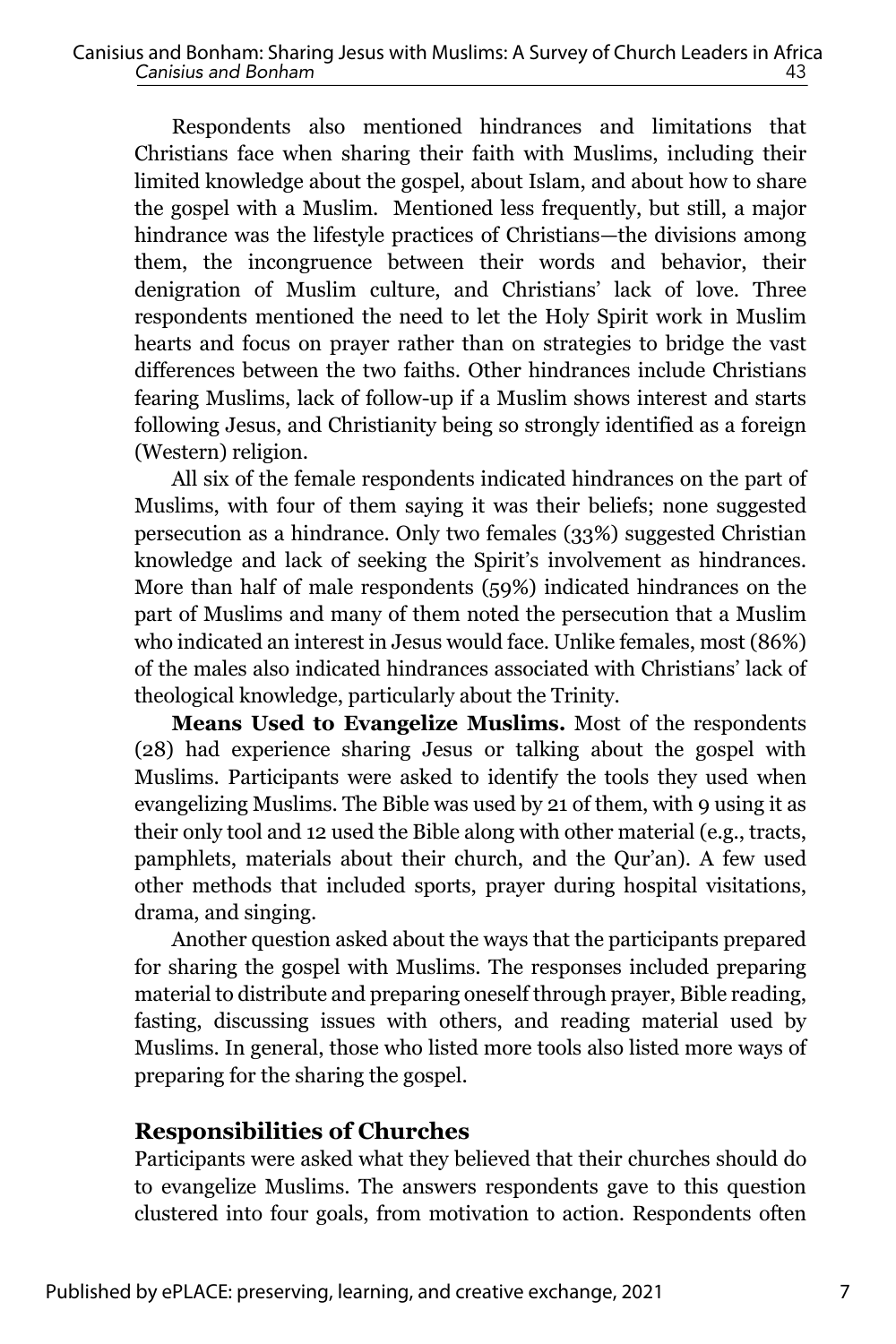| Goal       | <b>Theme</b>  | <b>Examples</b>         | Frequency   |
|------------|---------------|-------------------------|-------------|
| Motivation | Inspiration   | "Awareness and          | 3           |
|            |               | mobilization of Muslim  |             |
|            |               | evangelism"             |             |
|            |               | "Reach out to Muslims;  |             |
|            |               | they are our brothers." |             |
|            | Relationships | "Invite them to a       | $\mathbf Q$ |
|            |               | private place."         |             |
|            |               | "Practice unconditional |             |
|            |               | love to them."          |             |
| Learning   | Studying      | "Understanding the      | 8           |
|            |               | Trinity very well"      |             |
|            |               | "in-depth study of the  |             |
|            |               | Bible"                  |             |
|            | Training      | "Equip and teach        | 13          |
|            |               | church more on Muslim   |             |
|            |               | evangelism."            |             |
|            |               | "How to handle a        |             |
|            |               | Muslim mind             |             |
|            |               | conditioned since       |             |
|            |               | childhood"              |             |
| Planning   |               | "Prepare well."         | 6           |
|            |               | "Decide to visit them." |             |
| Action     | Prayer        | "Invest more in         | 5           |
|            |               | praying."               |             |
|            | Support       | "Support human          | 3           |
|            |               | needs."                 |             |
|            |               | "Schools to attract     |             |
|            |               | students"               |             |

included multiple ideas in their responses. The main themes are presented in Table 3.

#### **Table 3:** *Challenges Faced when Sharing the Gospel with Muslims*

The characteristics of the respondents were not related to whether they thought their church needed to inspire members to share the gospel.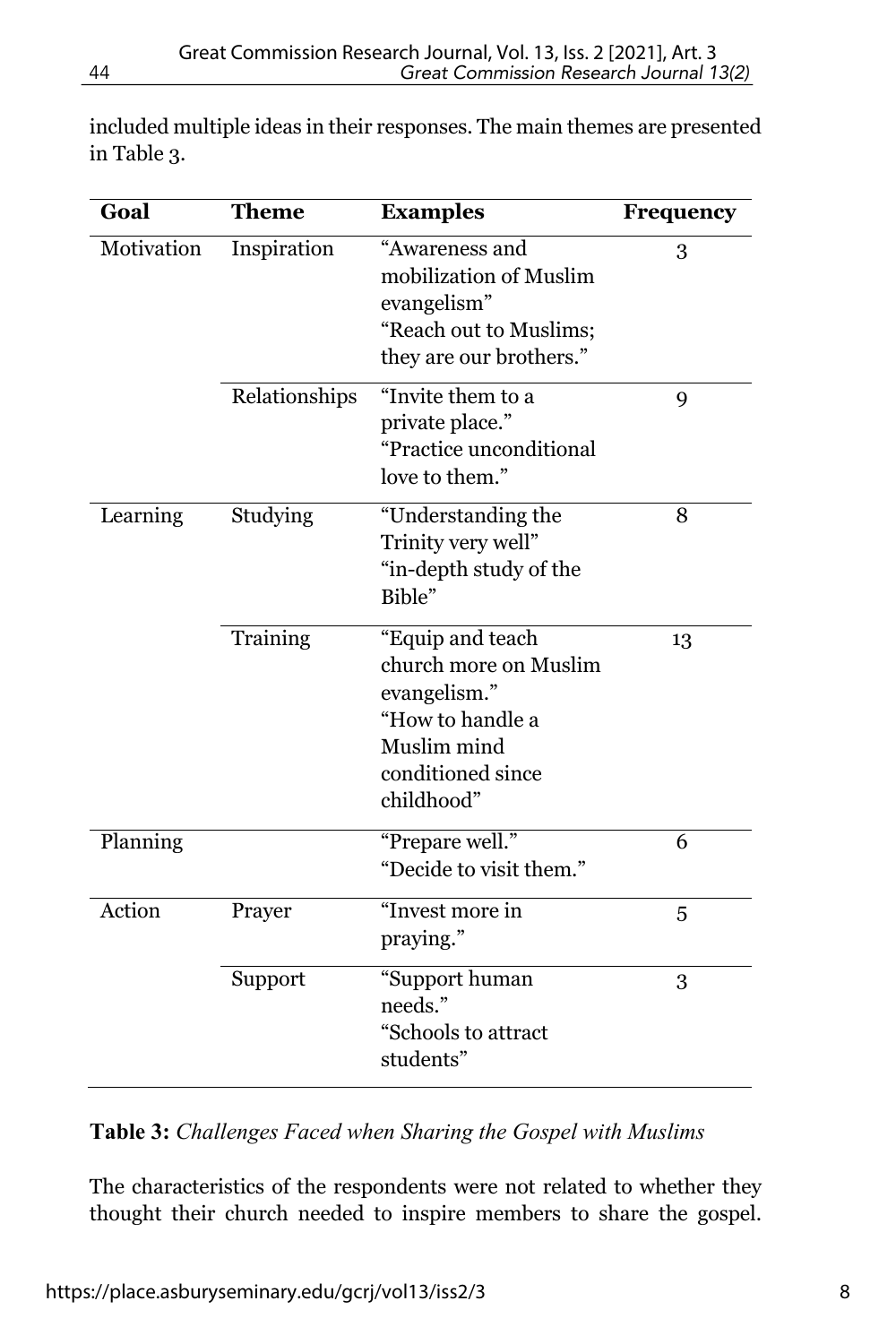Those from Kenya and outside Africa reported less need for studying and training than those from other East Africa countries (89% vs. 36%), and pastors were more likely than church members to think the church needed to teach and train members for sharing the gospel (79% vs. 30%). Men were the only ones to mention planning, and those whose home church is in the major city of the country mentioned planning much more frequently than those from smaller places (31% vs 6%).

#### **Costs Associated with Muslim Evangelism**

Because there can be negative consequences associated with sharing the gospel with Muslims, the survey ended with a question about the cost of sharing the gospel with Muslims. The respondents recorded costs that we classified into two categories: Preparation Costs, which occur before one shares the gospel with Muslims, and Resulting Costs, which occur after.

The most frequently reported Preparation Cost was Time, identified by ten respondents - the time it took to prepare, to make contacts, and develop relationships that would be necessary to share the gospel. The financial cost of training for Muslim evangelism and the financial cost due to time taken away from salaried work or to pay for transportation were identified by six respondents. Mentioned by a few where the social costs of having their purposes misunderstood, having to assume responsibility for sharing, and having to demonstrate their good intentions by good deeds, such as visiting people in the hospital or meeting physical needs.

The most frequently mentioned Resulting Cost was death, either for the Christian for having tried to proselytize Muslims or for the Muslim if the Muslim accepted the gospel. Sharing the gospel might also cost time and money for following up with an open person, perhaps even including the responsibility to house him or her if the Muslim community rejects the convert. The psychological costs of suffering and discouragement due to being insulted or rejected in their efforts to share the gospel were also mentioned, especially in light of the biblical responsibility to endure. One participant also mentioned that a Christian may risk rejection from other Christians who do not support his or her efforts to reach Muslims.

## **Discussion**

Muslims need salvation. Created in God's image, they need to know God to experience true and everlasting life. If African churches are not ready to reach out to Muslims in the 21st century, how can we fulfill the Great Commission in our lifetime? As it is written, "How beautiful are the feet of those who bring good news" (Romans 10:15, NIV). But how can they bring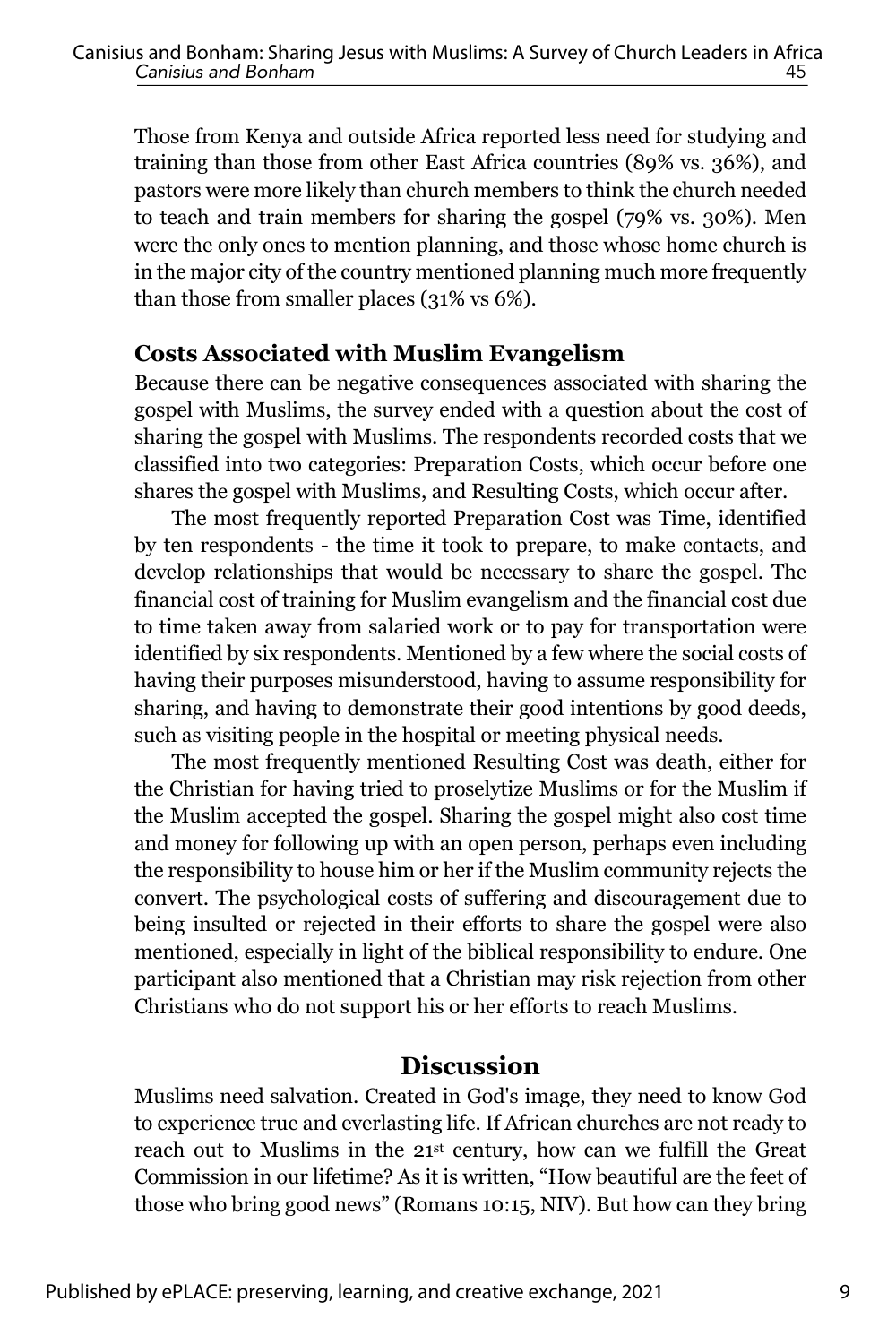the good news if they are not sent out and prepared to bring it in a way that Muslims can hear, understand, and accept? Evangelizing Muslims should be viewed as sharing the good news of Christ to the lost rather than an attempt to present a better or alternative religion. The gospel "is the power of God for salvation of everyone who believes" (Romans 1:16, NIV).

The responses of the 34 Africans surveyed were characterized by common themes about sharing the gospel with Muslims, even though they reflected experiences in many countries, in different sized communities with various denominational affiliations, and of people with differing church responsibilities. They generally identified Muslims as having positive human characteristics, made in the image of God, and needing salvation through Jesus. Only four mentioned negative characteristics of Muslims, so prejudice or fear does not seem to be a major barrier. Most said their churches had general evangelistic efforts but made few attempts to share the gospel specifically with Muslims. They could generally identify key differences between Muslims and Christians in beliefs about the nature of God, Allah, Jesus, and Muhammad.

These church leaders identified challenges and hindrances in sharing the gospel, some coming from the Muslims' background and community and others due to basic Christian doctrines such as the Trinity and salvation through Christ alone. Church members' understanding of these doctrines and how to present them were hindrances, often not helped by the behavior and divisions among Christians. The Bible was the primary tool used in sharing the gospel, although there was little or no recognition that Muslims may not view the Bible as being relevant. Some used tracts or pamphlets that might help Muslims better hear the gospel message.

Churches need to motivate and train their members to share the gospel with Muslims, plan Muslim evangelism, and then take concrete steps to carry out the plans. Christians should conduct themselves in a manner worthy of the gospel of Christ so that the non-believers will be drawn to Christ by the testimony of their changed lives.

Different churches may need to begin or focus on different steps in this progression. An earlier survey of ten leaders in five different churches in a specific urban area in Africa showed that each church was in a different place (Canisius and Bonham, 2020). Most of the leaders at two of the churches felt that training and planning were needed. Those at another church mainly said they needed to pray. One of the churches had tried Muslim evangelism unsuccessfully and blamed Muslims rather than their lack of training or preparation. The importance of pastoral leadership was mentioned by a few of the leaders who felt that the senior pastor was hindering members from sharing the gospel with Muslims. In the present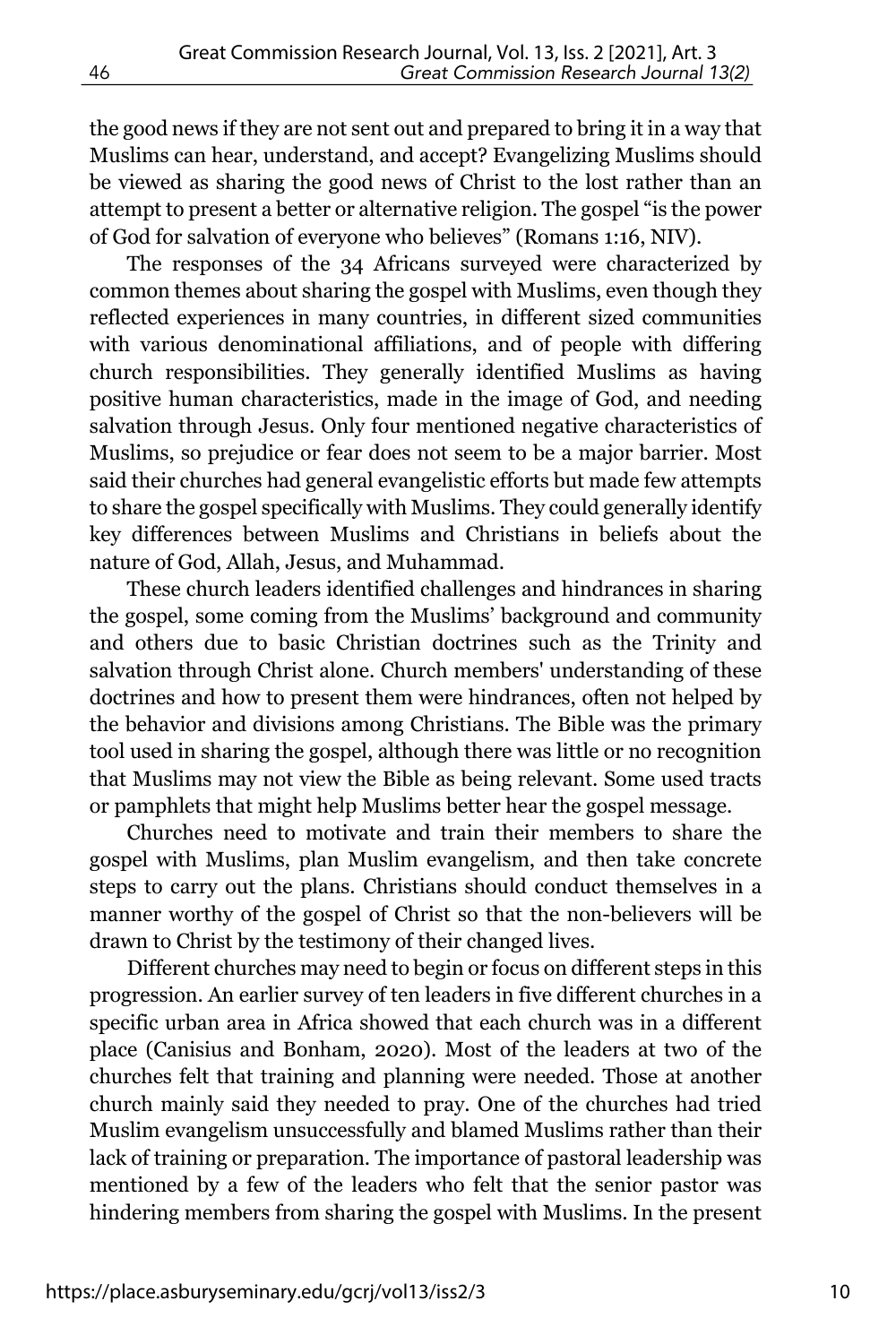study, one-third of the respondents indicated the need to motivate church members to interact with Muslims and develop relationships, and half indicated the need for church members to learn more about the gospel message and how to share it.

The results from of this present study speak loudly and reinforce the findings from previous research. Church leaders believe that Muslims need salvation. All Kenyan pastors in charge of local churches in this study clearly responded that Muslims need salvation, as did all the evangelists, missionaries, and area coordinators. In contrast, church members and those from smaller communities emphasized favorable aspects of the Muslims they knew rather than their need for salvation. This means that the church leaders know that they need to share the gospel with Muslims, but this may not be the priority of the typical church member.

The two studies have found that many African churches do not make Muslim evangelism a priority. This matters a lot for the evangelical church in East Africa, a region where so many Muslims are found, and in the world globally. None of the leaders in these two studies indicated that their churches were trained in Muslim evangelism. Many of these churches do general evangelism through social services, open worship services, and door-to-door visitation, but not with a focus on Muslims. This is a major drawback. Some churches and church members may not interact with Muslims at all. Church members need both motivation and training in Muslim evangelism, beginning with the leaders of these churches.

This current research used an online tool that did not allow direct interaction with the respondents but did permit a greater geographical representation than the earlier study, which was based on direct contact between the researcher and the interviewees. In the earlier research, Canisius was able to record information beyond that evoked by his initial interview questions. He was able to communicate with respondents faceto-face, probing their fears and doubts with clarifying questions and interpreting the expressions on their faces. However, both types of research show that many congregants are not aware of how to share the gospel with Muslims. They also show that different churches in different locations may need evangelism training with slightly different emphases based on the local Muslim environment and the local church's missional view.

We recommend additional research on how African churches train, or need to train, members to reach out to Muslims. This should take place in individual churches to best fit the need of the specific context. Such research also needs to be done in other countries and cultures, with churches of different denominations and different sizes to better